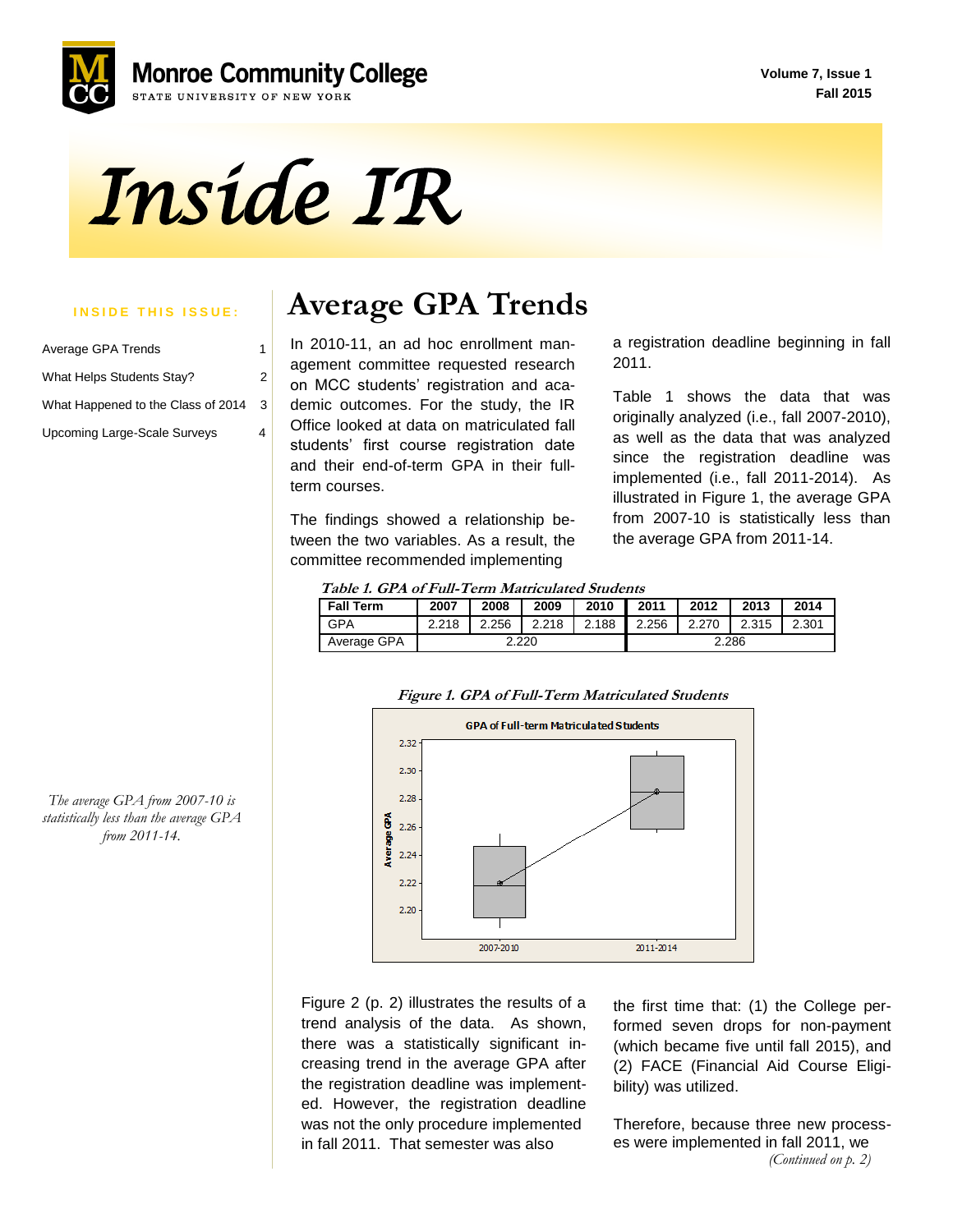# Average GPA Trends (continued)

can't show a clear causal relationship between the registration deadline and an increase in GPA. It's possible that all three new processes had an effect on academic

outcomes. Further, we can't conclude which process was significant, how it was so, or whether other business processes may have had an impact.



#### *Because three new processes were implemented in fall 2011, we can't show a clear causal relationship between the registration deadline and an increase in GPA.*

*Students are progressively more likely to be enrolled by fall census as each step is completed.*

**What Helps Students Stay Until Census?**

There are several steps accepted MCC applicants may take before starting class, including attending Orientation, completing a financial aid application, and taking placement tests. The IR Office recently analyzed these steps to see if there were particular ones that increase the likelihood of an accepted applicant starting classes and remaining until census.

Figure 3 shows the results. Each grouping is mutually exclusive (i.e., all of the accepted

students in the study were counted only once). For example, students in the "FA app, placement" grouping did not attend Orientation.

Students are progressively more likely to be enrolled by fall census as each step is completed. But attending Orientation, completing a financial aid application, and taking placement tests do not cause a student to enroll. All three steps are

 *(Continued on p. 3)*

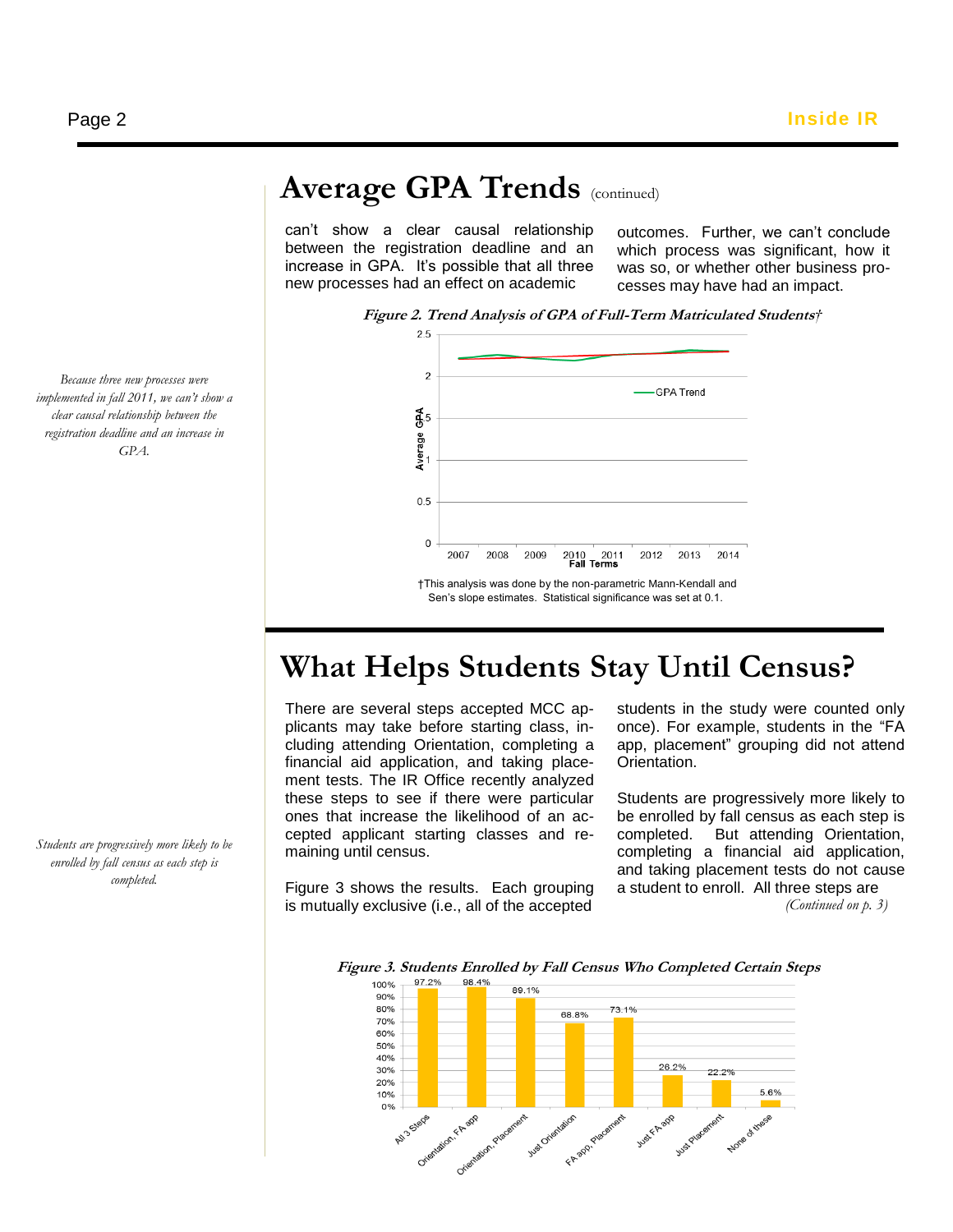# **What Helps Students Stay Until Census?** (continued)

"process indicators" that a student is intending to enroll at MCC.

applicants apply for financial aid, we also focused our attention on the steps that this group of students takes with regard to their financial aid application.

Table 2 shows the trajectories of fall 2013 and fall 2014 applicants from the time they

were accepted through the fall census.

tending to chien at MOO.<br>Because approximately two-thirds of MCC **What isn't shown is that we had** What isn't shown is that we had 4,385 first-time, accepted students at MCC who did not enroll here in the fall or spring, or anywhere else in the fall. This type of student represents the largest opportunity to increase enrollment at MCC. IR is currently looking more deeply into the characteristics of these students.

**Process indicators** *are trackable, intermediate steps in a process that predict completion of the entire process.*

*Of the 4,366 accepted students that did not apply for financial aid and did not enroll, 1,752 enrolled elsewhere, 36 enrolled in the spring, and 2,578 (59.0%) did not enroll at any college.*

| Table 2. Financial Aid Application Status and Enrollment, Fall 2013 and Fall 2014 |  |
|-----------------------------------------------------------------------------------|--|
|-----------------------------------------------------------------------------------|--|

|                                       | <b>Financial Aid</b><br><b>Application Started?</b>             | <b>Financial Aid</b><br><b>Application Completed?</b>                                                                                                      | <b>Enrollment Outcome</b>                                                                                                                                                                                                                                                                                                                                         |
|---------------------------------------|-----------------------------------------------------------------|------------------------------------------------------------------------------------------------------------------------------------------------------------|-------------------------------------------------------------------------------------------------------------------------------------------------------------------------------------------------------------------------------------------------------------------------------------------------------------------------------------------------------------------|
| Accepted<br><b>Students</b><br>17,314 | Applied for Financial Aid<br>11.591<br>(66.9% of accepted)      | <b>Application Completed</b><br>9,640 (83.2% of applied,<br>55.7% of accepted)<br>Application Incomplete<br>1,951 (16.8% of applied,<br>11.2% of accepted) | 7,488 Fall Enrolled<br>77.7% of app completed<br>64.6% of FA applied<br>43.2% of accepted<br>2,152 Other*<br>22.3% of app completed<br>18.6% of FA applied<br>12.4% of accepted<br>304 Fall Enrolled<br>15.6% of incomplete apps<br>2.6% of FA applied<br>1.7% of accepted<br>1,647 Other*<br>84.4% of incomplete apps<br>14.2% of FA applied<br>9.5% of accepted |
|                                       | Did not apply for financial<br>aid 5,723<br>(33.1% of accepted) |                                                                                                                                                            | 1,357 Fall Enrolled<br>23.7% of non-FA-appliers<br>7.8% of accepted<br>4,366 Other*<br>76.3% of non-FA-appliers<br>25.2% of accepted                                                                                                                                                                                                                              |

\* "Other" students enrolled at MCC in the spring, enrolled at a different school, or did not enroll anywhere.

# **"What Happened to the Class of 2014?"**

The "What Happened to the Class of 2014?" book and brochure are being distributed to our on- and off-campus constituents. They are also posted on the [IR website.](http://www.monroecc.edu/depts/research/classof.htm)

During the 2013-14 academic year, MCC awarded 2,478 associate degrees and 224 certificates. The report is based on the survey responses of 1,191 graduates and data from the National Student Clearinghouse. Some of the highlights include:

• 2,702 students graduated

• 1,762 (65%) of graduates had been in

a transfer (A.A. or A.S.) program.

 • 716 (27%) of graduates had been in a career (A.A.S.) program.

 • 224 (8%) of graduates had been in a certificate program.

 • 62% of graduates are employed and/or continuing their education.

 • Local employers continue to hire the majority of our graduates who enter the workforce. Of the career and certificate program graduates indicating present fulltime employment, 88% are employed in Monroe or an adjacent county.

 • 74% of the graduates who transferred are attending SUNY/CUNY institutions.